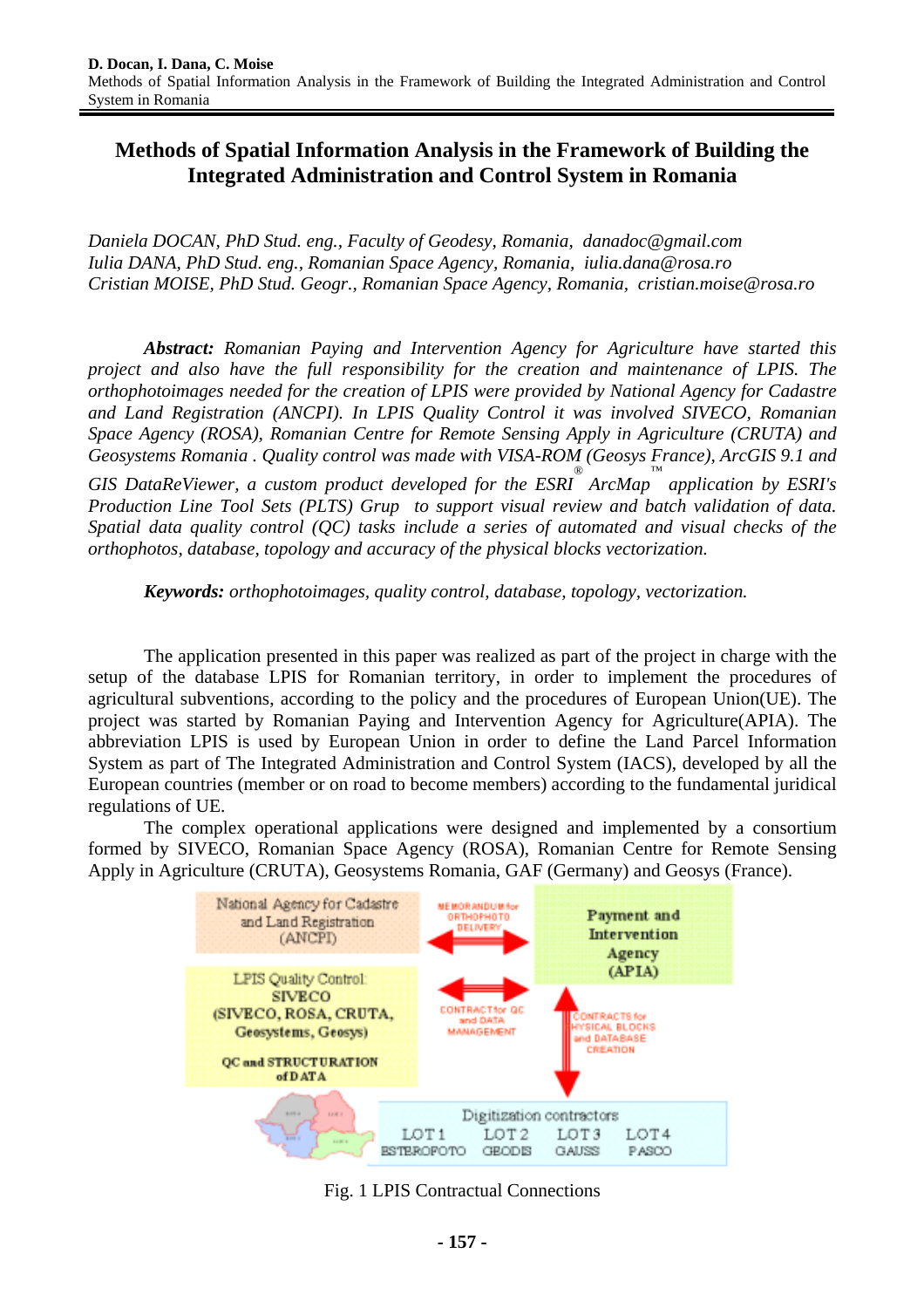In order to distribute the agricultural subventions, the farmers identify and will identify the land parcel used for agricultural purposes, in the area of a "physical block", also known as "reference parcel". So, in a first step, was realized the digitization of physical blocks corresponding to administrative units on the Romania's territory, based on the orthophotoimages supplied by ANCPI. Then it was done a "spatial database" necessary for an easy identification of the farmer's parcel, the eligible parcels are formed by physical blocks, according to the definitions presented below:

## *Physical block*

A physical block (BA) is a parcel, with natural or artificial permanent boundaries, used for agricultural purposes by one or many farmers, which may include one or more agricultural parcels.

## *Land parcel*

Is a continuous parcel, part of a "physical block", used for just one type of crop, used only by one farmer. The eligible land parcel has to have an area of minimum 0.3ha, and the category should be of agricultural type and to be maintained in good agricultural conditions and environment.

According to the requests and recommendations of UE, the creation of LIPS has to take into account the following aspects:

- *the utilization of orthophoto 1:5000;* 

The orthophotoimages delivered by ANCPI were used as base for spatial data.

- *the creation of the database in a GIS environment;*
- *the homogeneity of the database.*

The polygons which are defining the physical blocks should not have overlapping or artificial limits (the limits of the maps or administrative units). In order to have a cartographic representation continuous and unique for the whole Romanian territory was chosen the national projection Stereographic '70. For fill in the GIS database concerning the communes' boundaries was used the Romanian database at a 1:100.000 scale offered by Geosystems Romania, in ArcView Shapefile format. Later on, it was received from ANCPI a dataset in AutoCAD format, then in ArcView Shapefile format, dataset which contained the administrative boundaries of the communes, based on maps at scales 1:2000 and 1:5000.

## - *minimum accuracy*

The minimum accuracy of the database has to be conform with cartographic standards for a scale of 1:10.000. The use of the orthophotoimages at a 1:5000 scale and the digitization at a bigger scale  $(1:1000 - 1:2000)$  had guarantied automatically this condition.

It was done the AUDIT of the contractors in charge with the digitization of the physical blocks. This action had targeted mainly the analyze of the following aspects:

- the solution used:
- the digitization technology;
- the traceability of data and actions;
- the instruments used for work management (the stock of orthophotos, the level of digitization for each administrative unit, the priority management);
- the verification of continuity and adjacency between neighboring communes;
- program of training for photointerpreters;
- the risk management (quality, schedule);
- the internal quality control: organization, traceability of the results, actions taken in case of errors, the following of the technical specifications.

It was agreed with the beneficiary (APIA) to do specific recommendations and was proposed solutions for each of the named activities thus to be able to homogenize and to make compatible the activity of contractors.

The external quality controls based on two complementary actions which determine if the work of contractors is according with the technical specifications concerning the: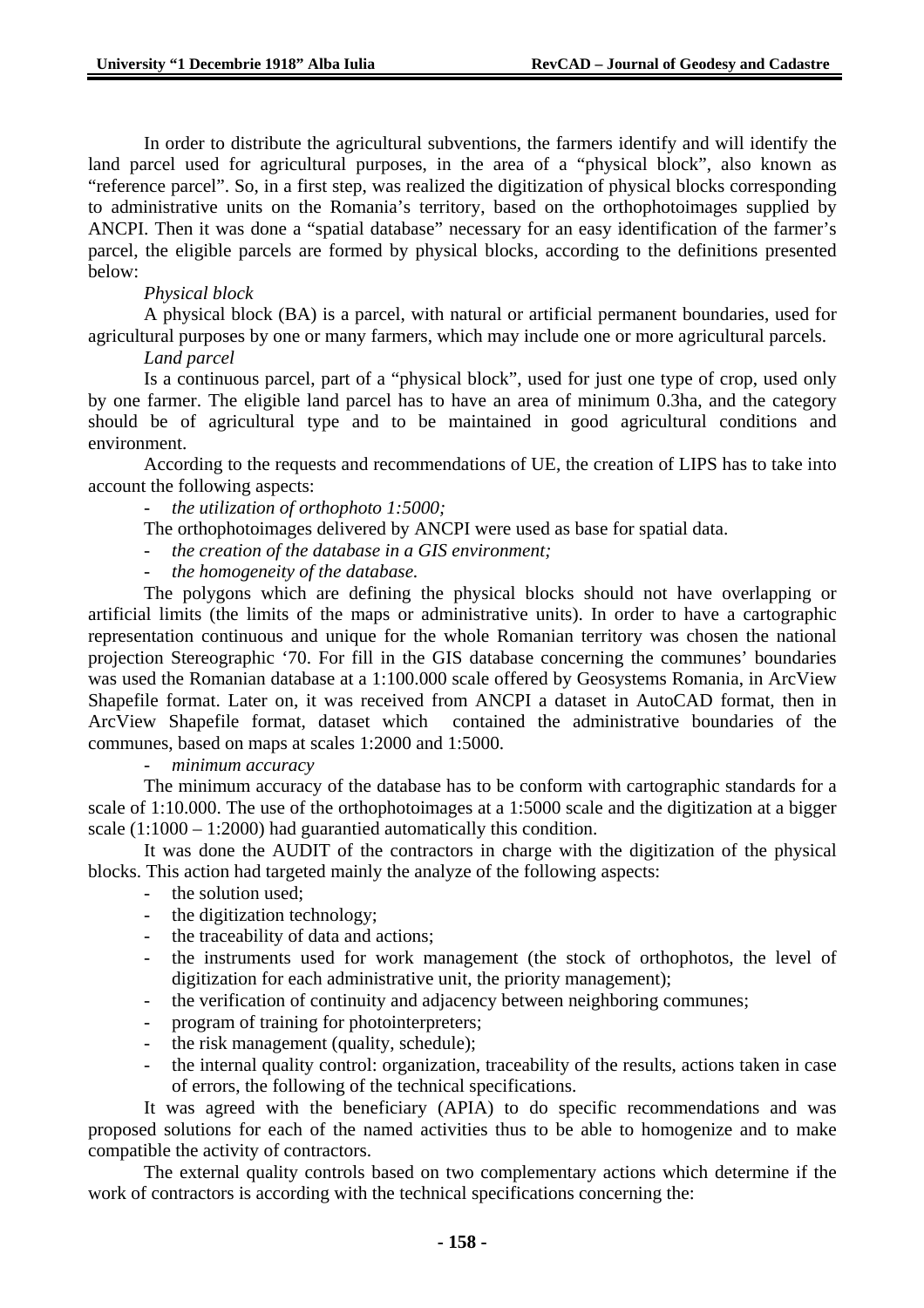- respect of data format
- quality of photointerpretation the unit for quality control was the commune(UAT)

#### **Phase I**

The application Visa-Rom developed by Geosys France, used for the quality control of data delivered by the contractors in charge with the digitization of the physical blocks, was created to work in a ArcGis 9.x software. The functions implemented allow precise analyzes for the identification of the possible topological errors (overlaps, multipart polygons, gaps), the accuracy of the database fields and to find out the tolerances according to the European standards.

## **1. Automatic check Visa-Rom for 100% of UATs**

| Lotus                                                                                                                                                                                                                                                                                   | Control | Liting optiol                                            | Rata | Tipusi de control                                                                                                                                                                                                                                                                     |
|-----------------------------------------------------------------------------------------------------------------------------------------------------------------------------------------------------------------------------------------------------------------------------------------|---------|----------------------------------------------------------|------|---------------------------------------------------------------------------------------------------------------------------------------------------------------------------------------------------------------------------------------------------------------------------------------|
| AB_Cergau<br>AB Cricau<br>AB Dostat<br>AB Galda de Jos<br>AB_Hoparta<br>AB Lunca Muresuka<br>AB Mihalt<br>AB Ponor<br>AB Radesti<br>MS Acatari<br>MS Albesti<br>MS Bereni<br>MS Coroisanmatin<br>MS_Gheorge_Doja<br>MS Ghindari<br>MS Neaua<br>MS Ohaba<br>MS_Panet<br>MS Papiu Ilarian |         | 13/04/2006 13:51<br>13/04/2006 14:05<br>13/04/2006 14:05 |      | Toste M21 si M22 blocante<br>Prezenta, lizibilitate si<br>₽<br>projectie<br>Numele zi formatul<br>ज<br>campurilor<br>Valori aberarin<br>Suprafete, tolerante si identificare<br>☞<br>Multipart si acoperire<br>Absenta golusion<br>Esantion de control<br>Createa esantorului aleator |

Fig. 2 The first control is realized (topology and structure of data) using Visa-Rom (Map Objects based software application)

The control application generates reports in Romanian which are transmitted to the contractors, in the situations of acceptation or the rejection of an administrative unit

Those reports present:

- The list of physical blocks and errors, the number of errors, the number of errors per block;
- Total number (and the percentage) of errors;
- The integrity of data according to reference layer (ANCPI shapefiles).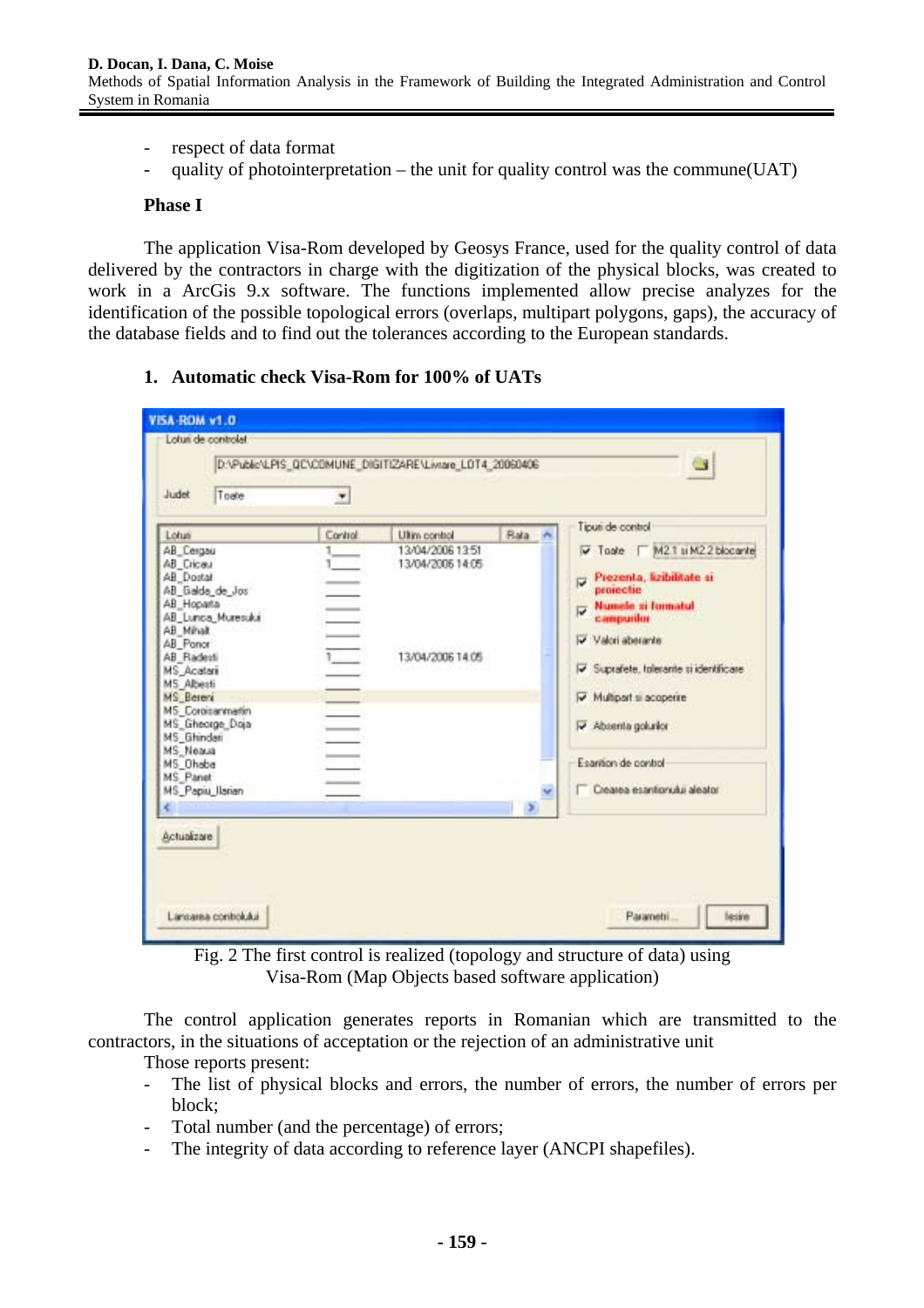| RAPORT DE CONTROL AL DATELOR                                                                                                                                                                                                                                                                                                                                        | M2.2 NUMBLE ST FORMATUL CAMPURILOR                                                                                                                                                                                                                                                                                                                                                                                                                                          |
|---------------------------------------------------------------------------------------------------------------------------------------------------------------------------------------------------------------------------------------------------------------------------------------------------------------------------------------------------------------------|-----------------------------------------------------------------------------------------------------------------------------------------------------------------------------------------------------------------------------------------------------------------------------------------------------------------------------------------------------------------------------------------------------------------------------------------------------------------------------|
| UAT controlat : AB_Poncr<br>  Data QC : 12.04.2006<br>  Data QC : 11.101<br>  Data QC : 11.101<br>Sinteza resultatului oc : 111110<br>PARAMETRI                                                                                                                                                                                                                     | MR POLIG<br>: Prezent, Format OK<br>SUPRAF_GIS : Prezent, Format eronat (KLO.2)<br>PERIMETRU : Prezent, Format OK<br>TOLERANTA : Prezent, Format eronat (NR.2)<br>STARE : Prezent, Format OK<br>DATA_CREAR : Prezent, Format OK<br>OP_CREARE   Prezent, Forwat OK<br>DATA_ACTUA : Prezent, Format OK                                                                                                                                                                        |
| Praguri de toleranta :<br>Georeferentiere :<br>5.0%<br>Eroarea admisa a vectorizanii : 2,000 m<br>Praguri de intrerupere a QC :<br>Prezenta, lizibilitate si proiectie :<br>1.00<br>sumele si formatul campurilor :<br>1.00<br>1.00<br>Valori aberante :<br>suprafete, toleranta si identificare : 100<br>Cazuri multipart si suprapunere : 100<br>daluri :<br>1.00 | OP_ACTLIZ : Prezent, Format OK<br>VERSIUNEA : Prezent, Format OK<br>TIP ORIGCT : Prezent, Format OK<br>JUDET   Prezent, Forwat ox<br>MLME_COM : Prezent, Format OK<br>COMUNA : Prezent, Format OK<br>IDENT_BLOC : Prezent, Format OK<br>FOL. PR TRN : Prezent, Format OK<br>FOL_SEC_TR : Pre2ent, Forwat ox<br>OBSERVATII : Prezent, Format OK<br>PAR_AGR_MB : Prezent, Format ok<br>DATA_ZBOR : Prezent, Format OK<br>OBS ORTO : Prezent, Format OK<br>Campuri in plus : 0 |
| SENTEZA RESULTATELOR                                                                                                                                                                                                                                                                                                                                                | M2.3 VALORI ABERANTE                                                                                                                                                                                                                                                                                                                                                                                                                                                        |
| :<br>Prezenta, 11z1b111tate si proiectie : 1 Broare<br>Mumele si formatul campurilor : 2 Gprit<br>Malori aberante : 0prit<br>suprafete, toleranta si identificare i 85 prori<br>Cazuri multipart si suprapunere  : 1 Groane<br>an'i uri<br>$1 - C$ 60<br>Numarul total de erori detectate<br>$\cdot$ 89                                                             | M3.1 SUPRAFETE SI TOLERANTE                                                                                                                                                                                                                                                                                                                                                                                                                                                 |
| M2.1 PREZENTA, LIZIBILITATE SI PROIECTIE<br>AR_Ponor_digit.dbf : Prezent, Lizibil, Format OK, (502 inregistrari)<br>AB_Ponor_digit.shp : Prezent, Lizibil, Acoperit 03%<br>AR_Ponor_digit.shx : Prezent, Lizibil, Format OK                                                                                                                                         | tncoerente ale suprafetelor (alfanumeric/geographic) = 0<br>Incoerente ale Perimetrului (alfanumeric/geographic) = 85<br>Incoerente ale Tolerantei (alfanumeric/geographic) : 0<br>Incogrente de Identificare (alfanumeric/geographic)<br>M3.2 CAZURI MULTI-PART SI SUPRAPUNGRE                                                                                                                                                                                             |
| AB_Ponor_adm.dbf   : Prezent, L121b11, Pormat ox. (1 inregistrare)<br>AB_Ponor_adm.shp   : Prezent, L121b11, Acoperit 100%<br>AB Ponor adm.shx : Prezent, Lizibil, Format ox<br>AB_Ponor_1eage.s1d<br>: Prezent, Lizibil<br>AB Ponor stats.xls : Lipsa                                                                                                              | Po]igoane multipart detectate (numar de inregistrari)<br>Poligoane cu suprapuneri detectate (numar de inregistrari) : 0                                                                                                                                                                                                                                                                                                                                                     |

Fig. 3 The Quality Control Report

**2. The check of photointerpretation for a 5% sample of physical blocks (sample generated by Visa-Rom)** 

The administrative unit is considered REJECTED if more than 20% of the 5% physical block sample is presenting errors. The commune rejected is retransmitted to the contractor to correct the digitization.

If the number of rejected blocks is less or equal with 20% of the 5% sample, the administrative unit is considered admitted.

Accepted if  $\text{errors} \leq 20\%$ 

Rejected if  $\text{errors} > 20\%$ 



Figure 4. The result of the photo-interpretation control is summarized by a control report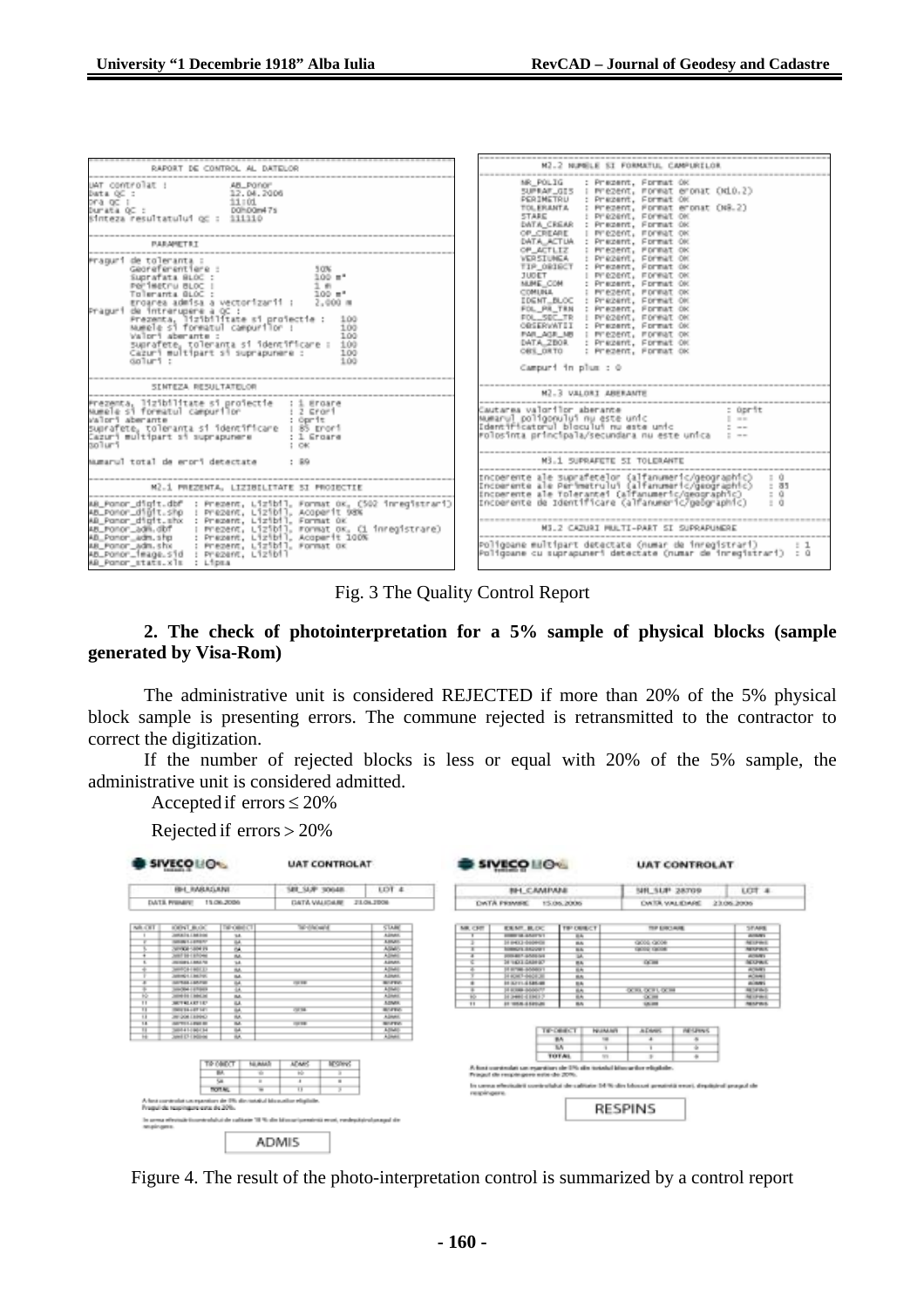## **Phase II**

We have chosen a sample of 30 communes in order to test, set up the final checks (quality control), and to identify/correct the database errors.

*The goal was to identify geometrical and attribute errors and to correct the attribute errors.* The control was realized for 100% of the physical blocks in an administrative unit. The existing data for each commune were:

- the limits of the commune in shapefile format;
- the physical blocks digitization by contractors;
- the orthophotoimages at 1:5000 scale in MrSID format.



## **1. Prepare data**

All 30 communes are in a shapefile format. Each of this shapefile has to be checked for errors and loaded in the GeoDatabase format.

Initially was discovered a lot of missing/null values in the attribute table. This could lead to inconsistence in the GeoDatabase.

| T# ODECT JUSET<br>COMMAN BEHT BLOC   FOL PR TRN   FOL SEC TR<br>OBSERVATE<br><b>UME COM</b><br>1502051-438100<br>us to but a<br>489991 |                      |
|----------------------------------------------------------------------------------------------------------------------------------------|----------------------|
|                                                                                                                                        | PAR AGR NE DATA JINE |
|                                                                                                                                        |                      |
| 물<br><b>REPORT -406148</b><br>40991<br>Fundata                                                                                         |                      |

Fig. 5 Attribute table of the shapefile

Performing the QC requires that the data should be loaded in an intermediated workspace, a Personal GeoDatabase which allowed us to perform a series of checks. Each commune was loaded in a distinct Geodatabase.

The Geodatabase has a feature datasets named *Blocuri\_Fizice*. This feature dataset stores a feature class named *BL\_FIZ* and a topology named *Blocuri\_Fizice\_Topology.* 



Fig. 6 Example of a geodatabase where is stored Fundata commune from Brasov.

The *BL\_FIZ* feature class is just a collection of features that have the same geometry, attributes, and spatial reference. The *Blocuri\_Fizice\_Topology* is a collection of rules and relationships who, coupled with a set of editing tools and techniques, enables the geodatabase to model and control the geometric relationships between features (physical blocks) and to maintain them during editing.

*Geodatabase topology rules are used as initial quality control checks for spatial relationships such as adjacency, coincidence and connectivity.* 

There are two rules for *Blocuri\_Fizice\_Topology* :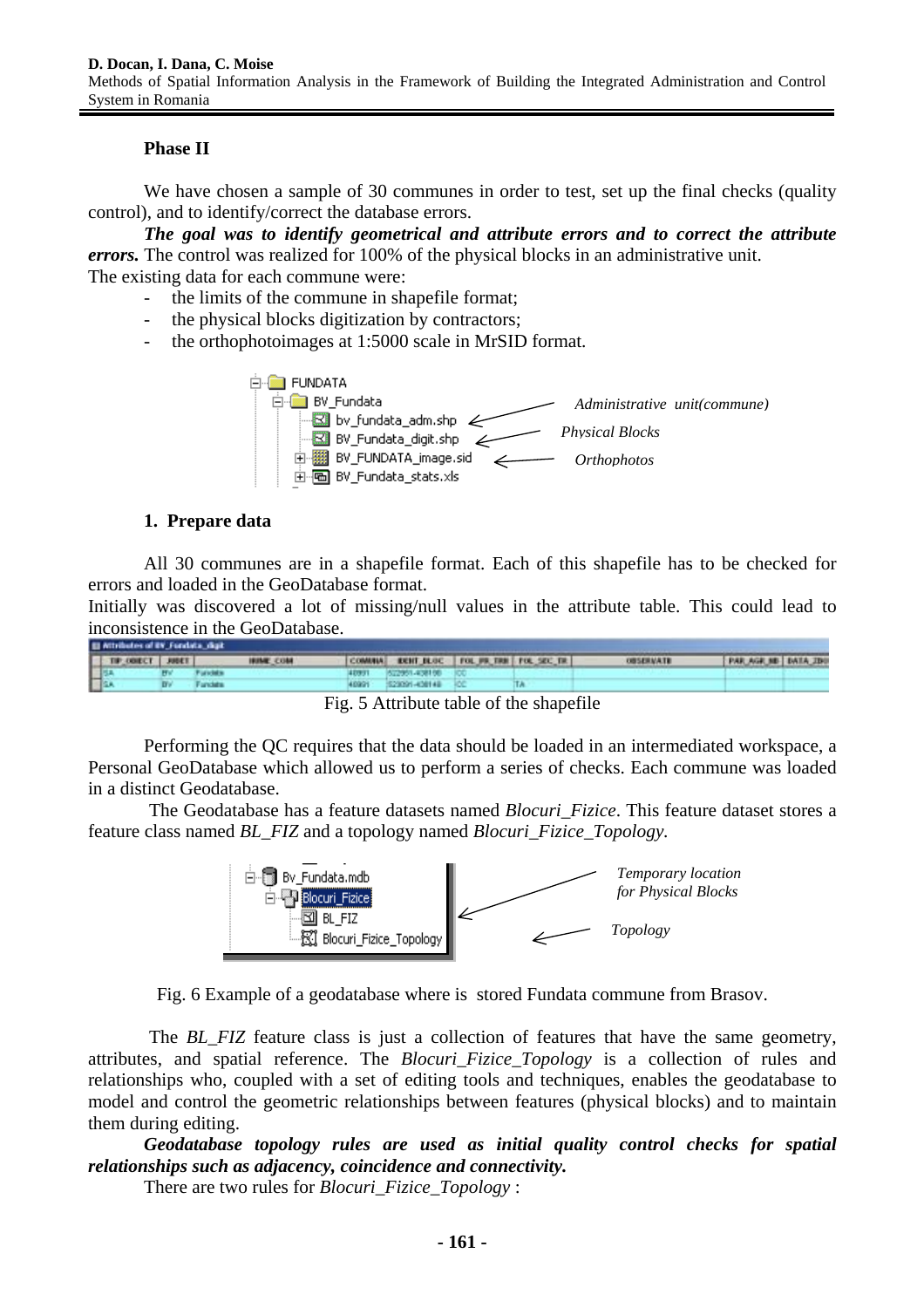| <b><i><u>Emandiardo Monaccettes</u></i></b>                                                                              |                                                                                                                                                                         |                                                                                                                                              |
|--------------------------------------------------------------------------------------------------------------------------|-------------------------------------------------------------------------------------------------------------------------------------------------------------------------|----------------------------------------------------------------------------------------------------------------------------------------------|
| al Fasco Garrer Hill   Front  <br>FRANKRISHE<br>N. 702<br>N. 702<br><b>Fast at User</b><br><b>Bidd</b><br>Hust Not Over? | other Evening<br>the carry is an identity<br>œ<br><b>ALCOHOL: ALCOHOL</b><br>DV3.<br><b>Wilder</b><br><b>Representative</b><br>38.1<br><b>Local Fluges</b><br>ans Foto! | "Must Not Overlap"<br>This rule requires that the interior of<br>polygons in the feature class must not<br>overlap.                          |
| Ŀц                                                                                                                       | $\sim$<br>œ<br>a particular and<br><b>Carolet</b><br><b>Hall Aring</b><br>$-10 - 1$                                                                                     | "Must Not Have Gaps"<br>This rule requires that<br>polygons must not have voids<br>within themselves or between<br><i>adjacent polygons.</i> |

Fig. 7 Topology Properties dialog box

Topology errors discovered during validation are stored in the Geodatabase and can be reviewed using the **Error Inspector**.

## **2. Perform automated QC checks using GIS Data ReViewer**

GIS Data ReViewer is a custom product developed for the  $ESRI^{\circ}$  ArcMap application by ESRI's Production Line Tool Sets (PLTS) Group to support visual review and batch validation of data. ArcMap is an application within the ArcGIS Desktop products (ArcView<sup>®</sup>, ArcEditor  $\stackrel{m}{\sim}$  and ArcInfo™ ).

GIS Data ReViewer is composed of a series of buttons, tools, and context menus used to identify where corrections and deletions must be made to the spatial data and its attributes.

GIS Data ReViewer provides tools for selecting and editing, performing spatial analysis, creating QC Grids, finding overlapping features, creating error tables, capturing and digitizing missing features, and making topology checks. Errors are logged into a table that stores all the necessary information for historical tracking.

*Each commune has a new ReViewer Session that generates a personal geodatabase who stores error table information.* 



Fig. 8 GIS Data ReViewer Session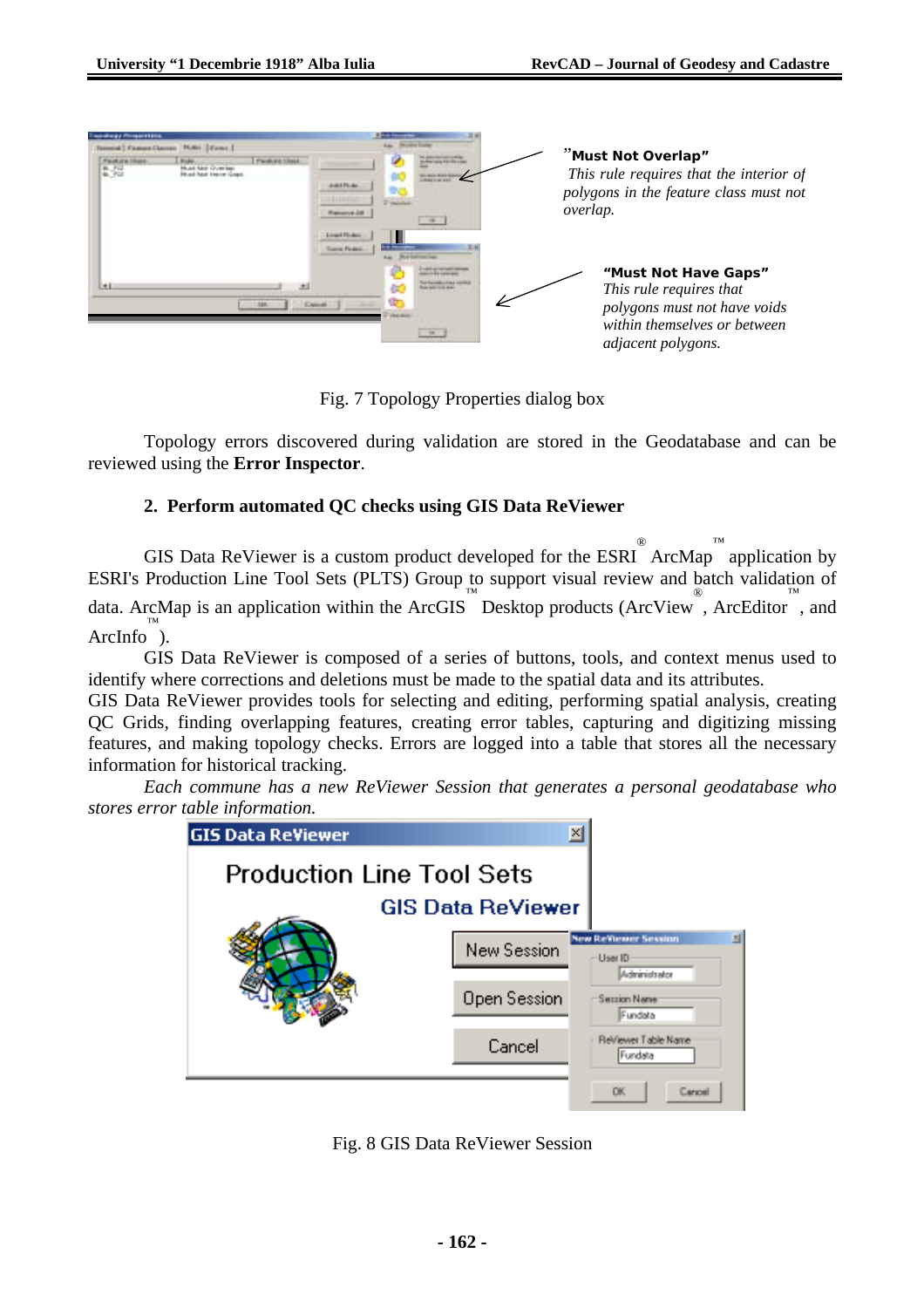

Fig. 9 Example of a geodatabase generated in a ReViewer Session.

# **2a. Inspect the quality of attributes**

*1. Check physical blocks IDENT\_BLOC field for duplicate values*- the result will indicate the occurrence of the physical block unique identifiers

| Frequency                                 | $\infty$ |
|-------------------------------------------|----------|
| Feature Dass                              |          |
| BL FIZ                                    |          |
| Field Name                                |          |
| Iident bloc                               |          |
| Value Number of Features                  |          |
| 497517-311433:1                           |          |
| 497582-312619 1                           |          |
| 497709.310755 1                           |          |
| 497728-312665 11                          |          |
| 497755-311802:1                           |          |
| <b>CONTRACTOR</b><br><b>Get Frequency</b> | Dancel   |
|                                           |          |

Fig. 10 The Frequency dialog box

*2. Perform a feature count-i*n this step is checked that number of features in the source data (shapefile) is equal with the number of features in the destination data.

## **2b. Check for topology errors with Validate Simple Geometry**

In this step, we just look for overlaps and duplicate vertices in the *BL\_FIZ* layer. With *Validate Simple Geometry* tool, we run the selected topological checks (also known as validation processes) for the *BL\_FIZ* feature class who stores polygons of the physical blocks. Vertices were considered duplicate if they were located within 1 meter distance each other.



Fig. 11 Simple Feature Validator dialog box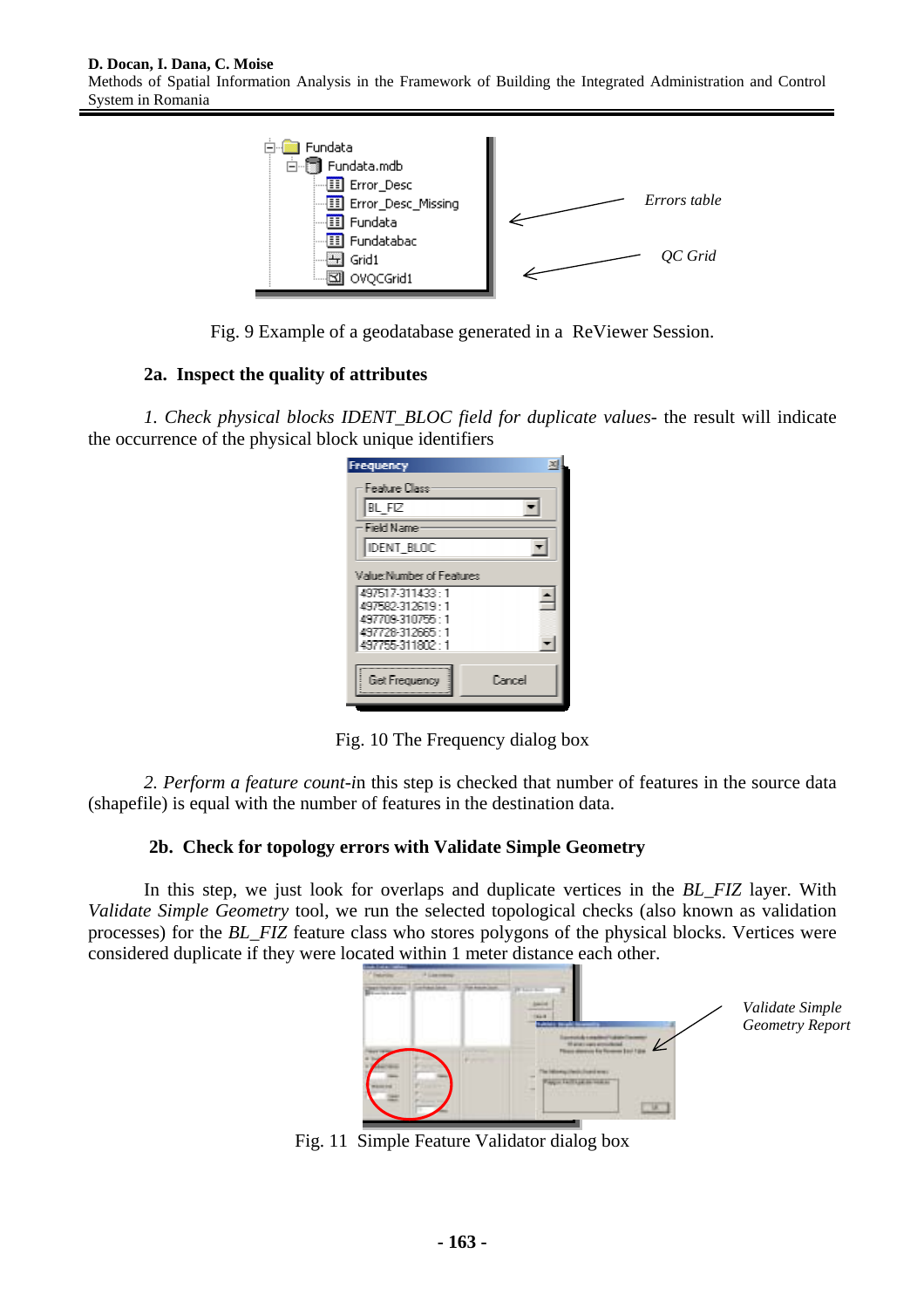

Figure 12: Example of the vertices that are located under 1 meter one of an another . The scale of the digitization is 1: 1000 and the resolution of the orthophotoimage is 0.50 meter.

All of the errors encountered by the *Validate Simple Geometry* tool were automatically added to **Error Table.**

|                |          |                  |    | <b>PLTS CIS Data ReViewer 4.2</b>                                                                                  |                     |                                           |                                                                                                                          |                  |                                |                     |                    | 쯰             |
|----------------|----------|------------------|----|--------------------------------------------------------------------------------------------------------------------|---------------------|-------------------------------------------|--------------------------------------------------------------------------------------------------------------------------|------------------|--------------------------------|---------------------|--------------------|---------------|
|                |          |                  |    |                                                                                                                    |                     |                                           |                                                                                                                          |                  |                                |                     |                    |               |
|                |          | D                |    |                                                                                                                    |                     |                                           | 国国巴牌 ▶ ◆暗 奥区# 2025 K 60 7 民發 ■                                                                                           |                  |                                |                     |                    | 曑             |
|                |          |                  |    |                                                                                                                    |                     |                                           |                                                                                                                          |                  |                                |                     |                    |               |
|                |          |                  |    |                                                                                                                    |                     |                                           |                                                                                                                          |                  |                                |                     |                    |               |
|                |          |                  |    |                                                                                                                    |                     |                                           |                                                                                                                          |                  |                                |                     |                    |               |
|                |          | Show Error Table |    |                                                                                                                    |                     |                                           |                                                                                                                          |                  |                                |                     |                    |               |
|                |          |                  |    |                                                                                                                    |                     |                                           |                                                                                                                          |                  |                                |                     |                    |               |
|                |          |                  |    |                                                                                                                    |                     |                                           |                                                                                                                          |                  |                                |                     |                    |               |
| 因問 コド          |          | 凶圆               |    | $\leq$ 1                                                                                                           | ¥                   |                                           |                                                                                                                          |                  |                                |                     |                    | Meteo         |
| Exhium         | Listades |                  |    | Feature Class                                                                                                      | FC <sub>red</sub> e | <b>Dwik</b>                               | Rev Steur                                                                                                                | Rev Tech Ray Day |                                | Car Status Cor Tach |                    | Cor Date      |
|                |          |                  |    | I C'Omure asis/FUNDATA/BV_Fundat-(Strout fister ventorio (multi-                                                   |                     | <b>Use Review</b>                         | saloam duplicat                                                                                                          | Administrator    | 1/25/2007 (rolb                |                     | could              | (mill)        |
|                |          |                  |    | E'Comre asia/FUNDATA/BV Fundat-Blacut-Itdos vectors (VERTS)                                                        |                     | Baich Beandry Dreck                       | Duplicate rentices loand. Part = DVentex = 75 Administrator                                                              |                  | 1/25/2007 onab                 |                     | rnalb              | out           |
|                |          |                  |    | C: Conune apial/FUNDATAN&V Fundati Blacui (dos vector).                                                            | HERTS               | Bach Georgey Dwck                         | Duckcake reflore loand. Fart . EVentex . IEI Administrate                                                                |                  | V20007                         | onub                | mill               | mit           |
|                |          |                  |    | C: Camure apid FUNDATOW/ Fundat (Strout Stice vestals).                                                            | <b>MATS</b>         | <b>Back Executive Direct</b>              | Duplicate restices found. Part + EVenter + 36 Editorials also                                                            |                  | <b>SANCHORN</b>                | onab                | <b>Charles</b>     | out           |
|                |          |                  |    | C:Comune apia/FUNDAFA/BV_Fundat-[Shout-lister ventoris]16FR19                                                      |                     | <b>Raich Easandry Dyrek</b>               | Duplinate reviews from ( Part + DVertex + 12) Administrator                                                              |                  | 1/26/2002 insdi-               |                     | (milli             | (mill)        |
|                |          |                  |    | SE Comune apia/FUNDAFA/BV, Fundah Stepsi itolog vertoto l'ICFITS                                                   |                     | Saich Earonsky Drack                      | Duplicate vertices found. Part = DVertex = 14 Administrator                                                              |                  | V2V2007 (rub                   |                     | <b>sub</b>         | out           |
|                |          |                  |    | E'Conune apia\FUNDATA/&V Fundat: Discussions vectors                                                               | WER15               | Baich Geometry Dheck                      | Duckcake reflices found. Fait . EVenex . 15 Administrator                                                                |                  | 1/25/2007                      | onab                | nd                 | out           |
|                |          |                  |    | E C Camure apare PUNDATANEV Fundat Bilacus (dos vector).                                                           | <b>WRTS</b>         | Stach Executor Direck                     | Duckings vertices found. Part + EVenter + 12 Administrator                                                               |                  | <b>VECKET</b>                  | ondo                | <b>CRANT</b>       | mill          |
|                |          |                  |    | C:Comune apid RINDATANIV, Fundat-Black Kope vestorial                                                              | <b>ISRTS</b>        | <b>Rach Executiv Deek</b>                 | Duplicate reduces found. Part of Vetex x 13 Administrator                                                                |                  | 1/20/2007 (real)               |                     | <b>Charles</b>     | (mdl)         |
|                |          |                  |    | 10 C'Comze asi/FUNXIA/BV, Fundal Stepsitosa vectors (18715)                                                        |                     | Balch Beaudoy Dreck                       | Daplinako verkoos lound, Pari + DVerkov + 1 : Administrator                                                              |                  | 1/25/2007 (roll)               |                     | (mill)             | (mill)        |
|                |          |                  |    | TT C Conune apia/FUNDATA/BV Fundati Blocut Italia vectoris / HERTS                                                 |                     | Baich Easnetty Drack                      | Duplicate reflices found. Part = EVertex = 1 : Administrate                                                              |                  | 1/25/2007 cruits               |                     | rsalt              | mih           |
|                |          |                  |    | 12 C: Conune apar FUNDAT AND Fundat Steps Holze vectors                                                            | HERTS               | Bach Geonety Dyck                         | Duckinske restiges found. Part - EVentex - 30 Administrator                                                              |                  | V20202 out                     |                     | nd                 | out           |
|                |          |                  |    | 13 C Conuve apr/FUNDSTANY Fundst Shout four vestors.                                                               | 16RTS               | <b>Rack Engineer/Dwck</b>                 | Duplicate reduces found. Part + EVenter + 21 Administrator                                                               |                  | SUSCIENT GALE                  |                     | <b>Chulk</b>       | <b>Canada</b> |
|                |          |                  |    | 18 C: Comune apin/FUNDATA/BV, Fundat-Blacua Rober ventorio (159715                                                 |                     | <b>Balch Extendity Drock</b>              | Duplicate restore lound. Part + DVertex + 33 Administrator                                                               |                  | 1/25/2007 (rub)                |                     | ceall.             | (mill)        |
|                |          |                  |    | TS C Comune apia/FUNDAFA/BV Fundal- Discussions vectors (ICF/TS                                                    |                     | Saich Eeoneky-Dreck<br>Bach Geométy Dieck | Duplicate refices found. Part = BVertex = 33 Administrator<br>Duckcake rentices found. Part = EVentex = 17 Administrator |                  | MEADON onab<br><b>V25/2007</b> |                     | ruh                | mih           |
|                |          |                  |    | NEC Conune apia/FUNDATA/BV Fundat (Steps) (cips vector) (IERTS<br>17 C Canye apr/FUC07/VW Fundat Republike vestab. | <b>SRTS</b>         | Suich Emanway Dwck                        | Duckinste retions found. Part + EVenter + 15 Administrator                                                               |                  | 1/2020                         | onub<br>out         | mit<br><b>Hull</b> | mih<br>multi  |
|                |          |                  |    | 18 C Comze apic FUNDATAW/ Fundat Shout from ventors (IER15                                                         |                     | <b>Ratrik Einmentis: Date L.</b>          | Daplinske revisses found. Part a DVesteurs II (Administrator                                                             |                  | MAXXXXX (mall)                 |                     | <b>County</b>      | (m.B          |
|                |          |                  |    | 19 E'Comine apid FURDATAMEV, Fundalı Bisoulilides veziolo (VERTS)                                                  |                     | <b>Bach Beandry Dreck</b>                 | Diglicate reflicer loand, Part + DVelipe + 1 - Administrator                                                             |                  | <b>MEADER</b> and              |                     | a mulh             | <b>Card</b> i |
|                |          |                  |    |                                                                                                                    |                     |                                           |                                                                                                                          |                  |                                |                     |                    |               |
|                |          |                  |    |                                                                                                                    |                     |                                           |                                                                                                                          |                  |                                |                     |                    |               |
| $\blacksquare$ |          |                  |    |                                                                                                                    |                     |                                           |                                                                                                                          |                  |                                |                     |                    |               |
| 지희             |          |                  | 회회 | 扁毛                                                                                                                 |                     | Tutal Records: 19                         |                                                                                                                          |                  |                                |                     | Same.              | Dose          |
|                |          |                  |    |                                                                                                                    |                     |                                           |                                                                                                                          |                  |                                |                     |                    |               |

Fig. 13 Records in the Error Table

## **3. Perform visual QC checks using GIS Data ReViewer**

This step assumes visual checks of each physical block to identify photointerpretation and attribute errors and to correct *only* the attribute errors.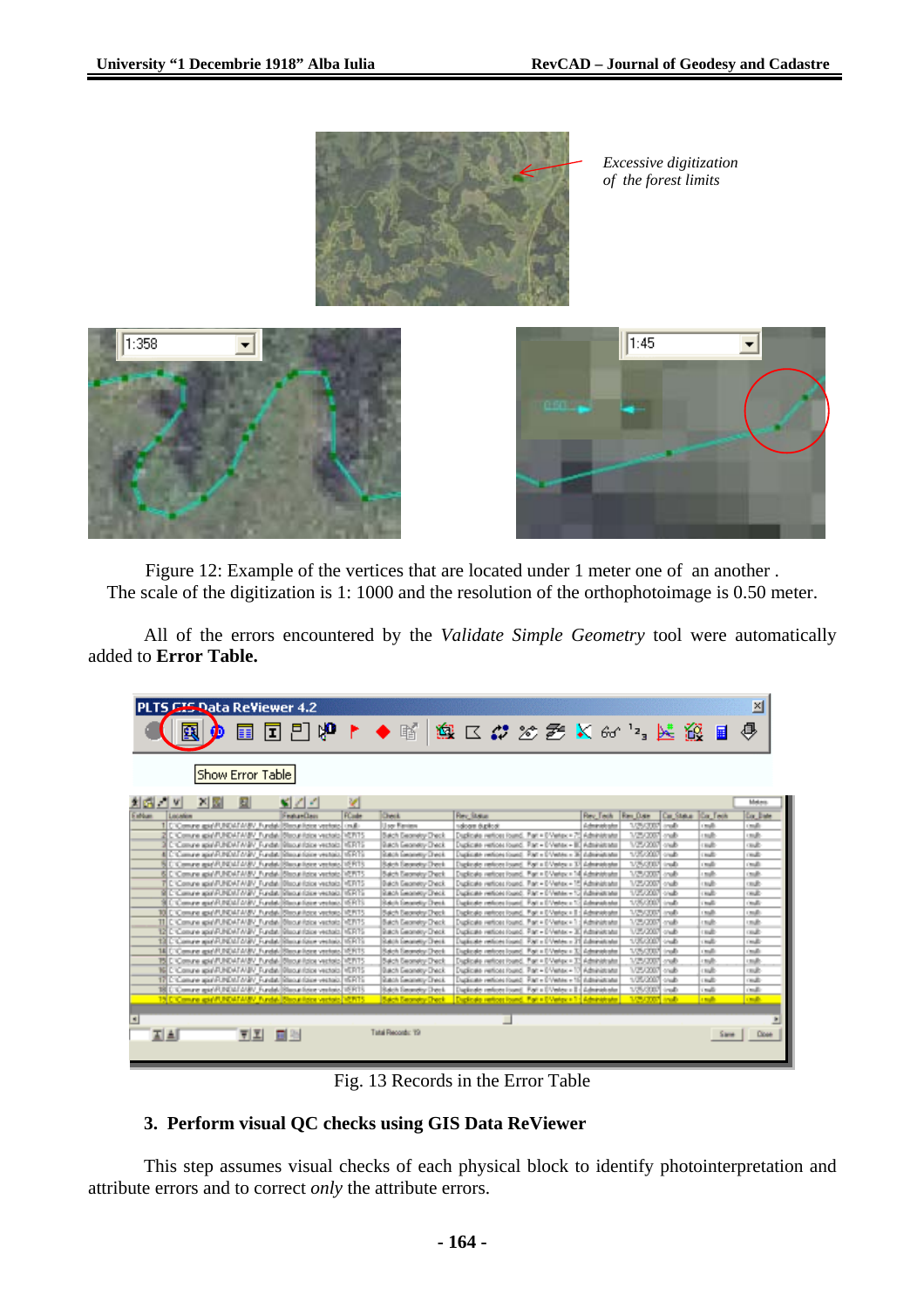

Fig. 14 Example of the errors in photointerpretation and digitizing.

All the errors identified by visual QC process are describe and stored in the GIS Data ReViewer **Error Table**. In **Errors Table** there are some fields who offer information about visual QC like correction status, technician's name and the date of the correction. The correction status (**Cor\_Status**) is updated, indicating the corrective action taken. The correction technician's name (**Cor\_Tech**) and date of the correction (**Cor\_Date**) are automatically stored in the error table.



Fig. 15 Example of the error description

For a homogeneous errors description it were identified possible errors and were allocated error codes. Those codes were added during the quality control checks based on the new errors identified by the operators.

| QC01 Limite gresit digitizate in NORDUL blocului fizic     |
|------------------------------------------------------------|
| QC02 Limite gresit digitizate in SUDUL blocului fizic      |
| QC03 Limite gresit digitizate in ESTUL blocului fizic      |
| QC04 Limite gresit digitizate in VESTUL blocului fizic     |
| QC05 Limite gresit digitizate in interiorul blocului fizic |
| QC06 Geometrizare excesiva a limitelor                     |
| QC07 Impartire nejustificata a blocului fizic              |
| QC08 Limite fixe neluate in considerare                    |
| QC09 Includere de suprafete non-agricole in blocul fizic   |
| QC10 Atributare eronata                                    |
| QC11 Lipsa atribut                                         |
|                                                            |

Fig. 16 Example of the error codes

To systematically track the visual review process, GIS Data ReViewer allowed us to create a **QC Grid** over the data. Each grid cell it was updated (yellow color) along with visual check, to indicate that the cell has been reviewed.